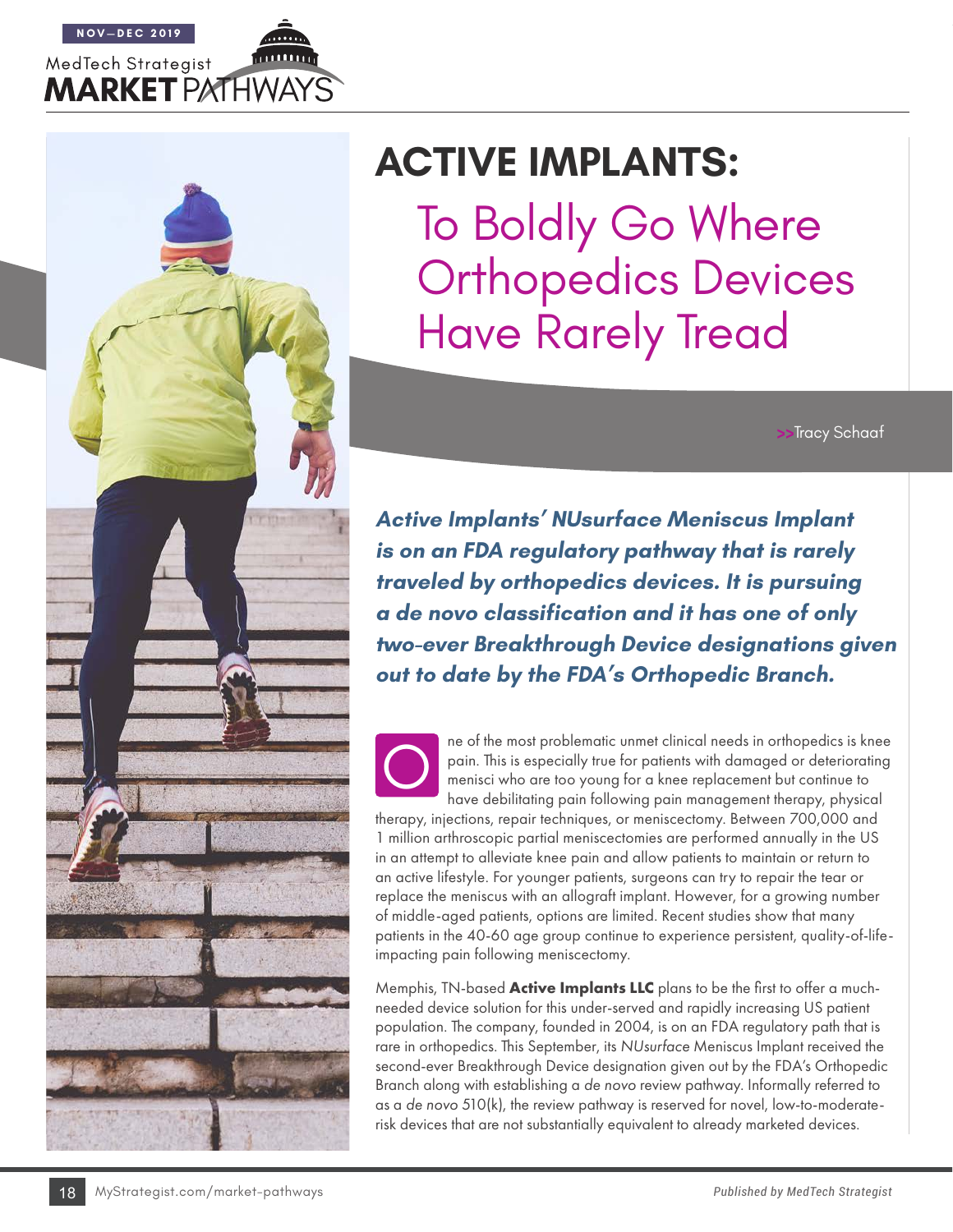The *NUsurface* Meniscus Implant is intended as a costeffective, bridge procedure for patients 40 to 60 years of age with persistent knee pain following medial meniscus surgery. The device is implanted using a proprietary set of instruments through a small incision. The procedure may be performed in an outpatient setting, and is reversible. *NUsurface*, available in six sizes, is composed of a polyethylene-reinforced polycarbonate urethane that mimics the function of the natural meniscus (*see Figure 1*). It serves to redistribute loads transmitted across the knee joint without requiring fixation to bone or soft tissues.

Following its CE mark approval in 2008, Active Implants embarked on a post-market multicenter trial, and subsequently refined the device design, surgical technique and targeted patient population, as it prepared to initiate on its US regulatory path. The company launched its US clinical efforts in 2014. Following the FDA's release of guidance on the then-new direct *de novo* pathway (where no prior 510(k) submission and rejection is required), and numerous filings, Active Implants mapped out a *de novo* pathway for its device. This past July, it completed enrollment in two concurrent pivotal trials to evaluate the safety, effectiveness, and superiority of its *NUsurface* Meniscus Implant in support of its FDA clearance. It is targeting an entrance into the US market in the first half of 2021.

"In other segments like ophthalmology and cardiovascular, there have been many additional *de novo* 510(k)'s cleared. For orthopedics, this is fairly unique and new," says Ted Davis, Active Implants' President and CEO, in a recent interview with *Market Pathways*. Davis, who began his career as a biomedical engineer, joined Active Implants in January 2017, with more than 25 years of experience in the life sciences

#### **Figure 1**



Source: Active Implants

industry as an investor and senior executive. Previously, he served as CEO of MicroPort Orthopedics, and president of its predecessor Wright Medical Technology's global OrthoRecon division from 2012 through 2015. Prior to joining Wright in 2006, Davis spent 10 years in the life sciences venture capital field, serving on the boards of multiple biotechnology and medical device companies while at MB Venture Partners and Vector Fund Management.

"Whenever you're bringing something to market that's a transformational therapy, you're living a bit more like in the traditional cardiovascular environment or even the drug environment, where you have to be able to enroll robust clinical trials, have excellent data collection, and good oversight of those sites. I think that in orthopedics that's a muscle, if you will, that is not as well developed as other specialties," says Adam Klyce, Active Implants' VP of Marketing and Clinical Operations, in a recent interview with *Market Pathways*. Prior to joining the company in 2015, Klyce was vice president of marketing at spinal implant company Spartek Medical Inc., and prior to this, director of marketing at St. Francis Medical Technologies.

#### **A Rare Orthopedic Breakthrough Designation**

This September, Active Implants received the news that the *NUsurface* Meniscus Implant, with its focus on a specific highneed patient population who have tried surgery and failed, was granted a Breakthrough Device designation from the FDA. In Davis' view, this rare orthopedic designation is significant for the company's FDA regulatory journey in two ways.

First, it ensures ongoing dialogue with FDA in preparing all the filings for the *de novo* application. "If we have questions, we can have sprint discussions with the FDA to answer very specific questions. You set up a normal meeting cadence [with the agency], so that you get a clear perspective. Instead of filing and finding out they have five more questions, hopefully we are able to determine any questions they have and get those in our initial filing. Secondly, they have a more complete file to evaluate, and hopefully that truncates the review time on the back end," says Davis.

Enacted in 2017 as part of the 21st Century Cures Act, the FDA's Breakthrough Devices Program provides an expedited development and review path for medical devices to be cleared for sale in the US. The program, launched in 2015 as the Expedited Access Pathway, focuses on devices for irreversible or debilitating, as well as life-threatening conditions. If granted the designation, a device will also receive prioritized review on future regulatory submissions, including Q-Submissions, Investigational Device Exemption (IDE) applications, and marketing submissions, according to FDA. To date, approximately 200 devices have been granted the Breakthrough Device designation.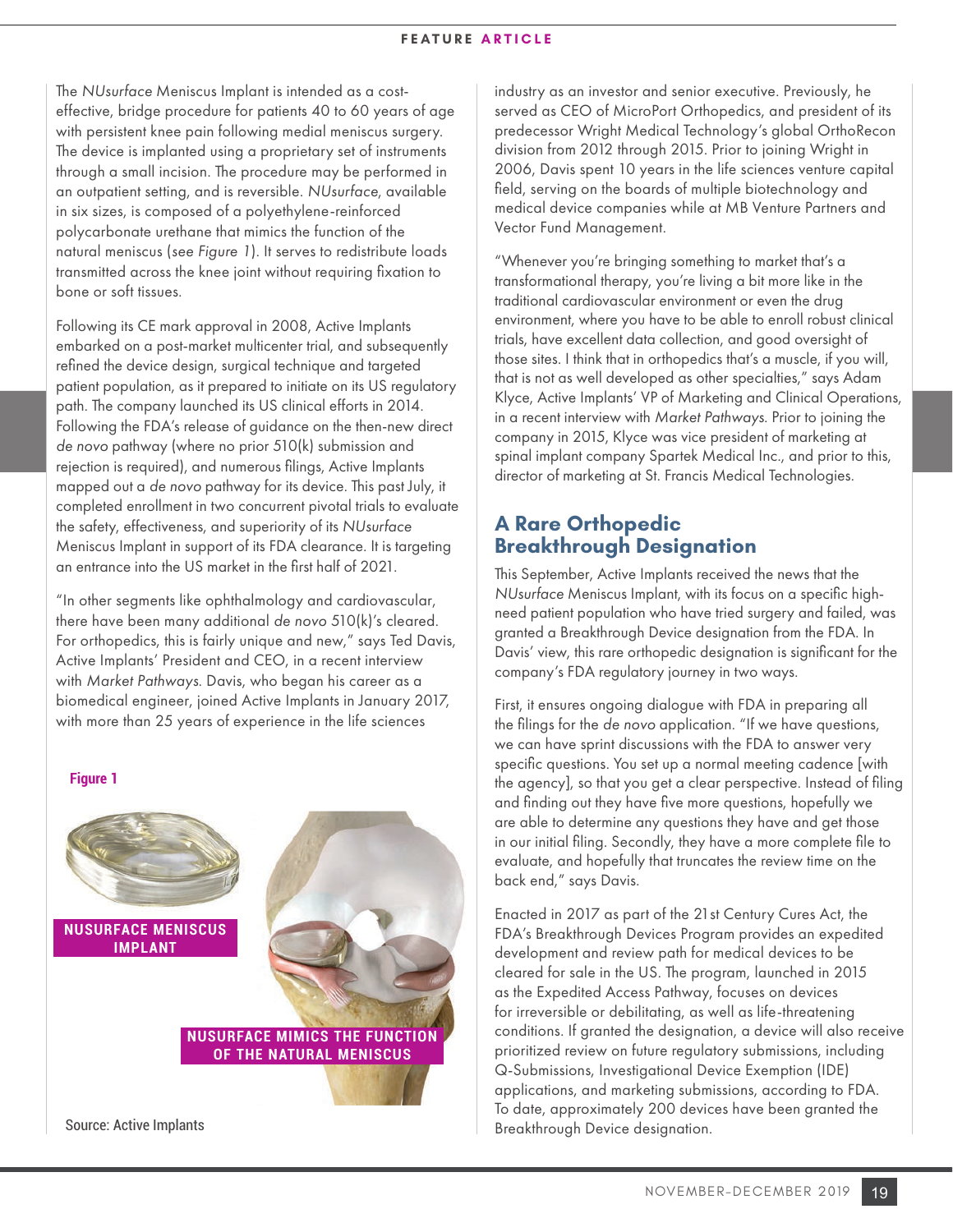# **A Merging of Two Trials**

Active Implants is fortunate in that it was able to work with the FDA through the Pre-Submission process to combine data from its two concurrent studies into one data set, called the MERCURY study group. "We had several Pre-Sub interfaces with FDA over the last couple of years. It's unique in that we had two different clinical studies that we were enrolling and, through the Pre-Sub process, we worked with the FDA and with their collaboration, we combined the data into one data set," says Davis. "They've been very responsive, and I think that's what sets us up well for our Breakthrough designation."

The company's two trials enrolled a combined 243 patients, 176 of whom received the *NUsurface* Meniscus Implant. One of these, the Verification of the Effectiveness of the NUsurface System (VENUS) trial, is a randomized, multi-centered, prospective, controlled study to demonstrate superiority of the *NUsurface* meniscus implant compared to the current standard-of-care for patients with persistent knee pain following meniscectomy surgery. VENUS enrolled 128 patients at 10 US study sites. This study took place before a direct *de novo* pathway existed with the FDA. The other, the Safety Using NUsurface (SUN) trial, is a single-arm study that is assessing the safety and probable benefit of the *NUsurface* Meniscus Implant in restoring function similar to that of a natural, healthy meniscus. It enrolled 115 patients at 13 US study sites.

Active Implants conducted the two different types of studies concurrently in order to bring the *NUsurface* Meniscus Implant to market as quickly as possible. "The FDA was very collaborative with us to help us find the best pathway for this device. We worked hard to make sure that we were enrolling the same patient populations, even though they were two different trial designs," says Klyce.

"Superiority data adds an additional level of confidence from our standpoint and to surgeons' standpoint as to that we're not just offering something that is equivalent to something else, but we're offering something that is hopefully yielding data that would show we are indeed offering a superior result," says Erik Harris, Active Implants' VP of Global Market Access, Health Economics and Reimbursement, in a recent interview with *Market Pathways*. Harris, who joined Active Implants in 2017 following senior positions in global reimbursement and market access at Wright Medical Technology, BioMimetic Therapeutics, and Zimmer, has 27 years of experience in areas including market access, reimbursement and health economics, healthcare policy, provider/payor relations, and legislative and government affairs.

The combined two-year trial results, clinical observations and other data will be included in Active Implants' *de novo* application to the FDA. "In June of 2020, we'll have the last patient at the two-year endpoint, so we're coming up on that next regulatory milestone with the FDA," says Davis. As part

of the Breakthrough process, the company is engaging with its FDA review group regarding its clinical data every month.

What's more, this data will be critical for the US reimbursement piece of the puzzle, as described below. "Clinical work is going to become more and more of what's required of new and differentiated technologies for both regulatory and reimbursement needs," Davis tells *Market Pathways*.

# **Filling a Treatment Gap**

This patient selection challenge brings up an important issue that Active Implants faces with its new and differentiated meniscus implant technology. "While we enrolled patients ranging from 30 to 69 years of age, the average was around 50. There aren't really any other implants available for this middle-aged patient group besides a uni-compartmental knee replacement, and the average age of the patients in the studies used to approve those range from 60 to 65," says Klyce. "But now, they're being used in younger and younger patient populations. When you try to compare what we're doing to what's been published for those devices, everything from device longevity, complications, adverse events, and clinical outcomes, they all need to be calibrated to a younger patient population," he continues.

Importantly, knee replacements placed in younger populations will most likely require future revision surgery, which is more complex and costly. With no comparable populations, Active Implants' control group is non-operative care, as that's what is used in the 40+ age group once partial meniscectomy or repair attempts have failed.

"If we're successful in getting FDA clearance and the [*NUsurface*] product is a commercial success, then it'll be the first, and maybe only, orthopedic implant aimed at this population," adds Klyce.

Outside the US, Active Implants initiated a limited commercial release in Belgium, Germany, Italy, and Israel, in just the last few months, and is looking to enter the United Kingdom next year. The company has European offices in Haarlem, The Netherlands, and R&D facilities in Netanya, Israel. Its implant is manufactured in Israel, although the company says it is planning on "scaling up a US manufacturing vendor" to complement that production. The device has been placed in more than 350 patients worldwide to date.

In Europe, there's a lot of unmet need for meniscus products like *NUsurface*, and there is broad physician acceptance, Klyce tells *Market Pathways*. However, the company is rolling its product out in a controlled manner. "A challenge is that you're going to have people being pressured to try this in patients who don't have other good options. But, maybe for them this isn't the ideal treatment. It will be a challenge to control the indications for use and make sure our customers are selecting good patients at the